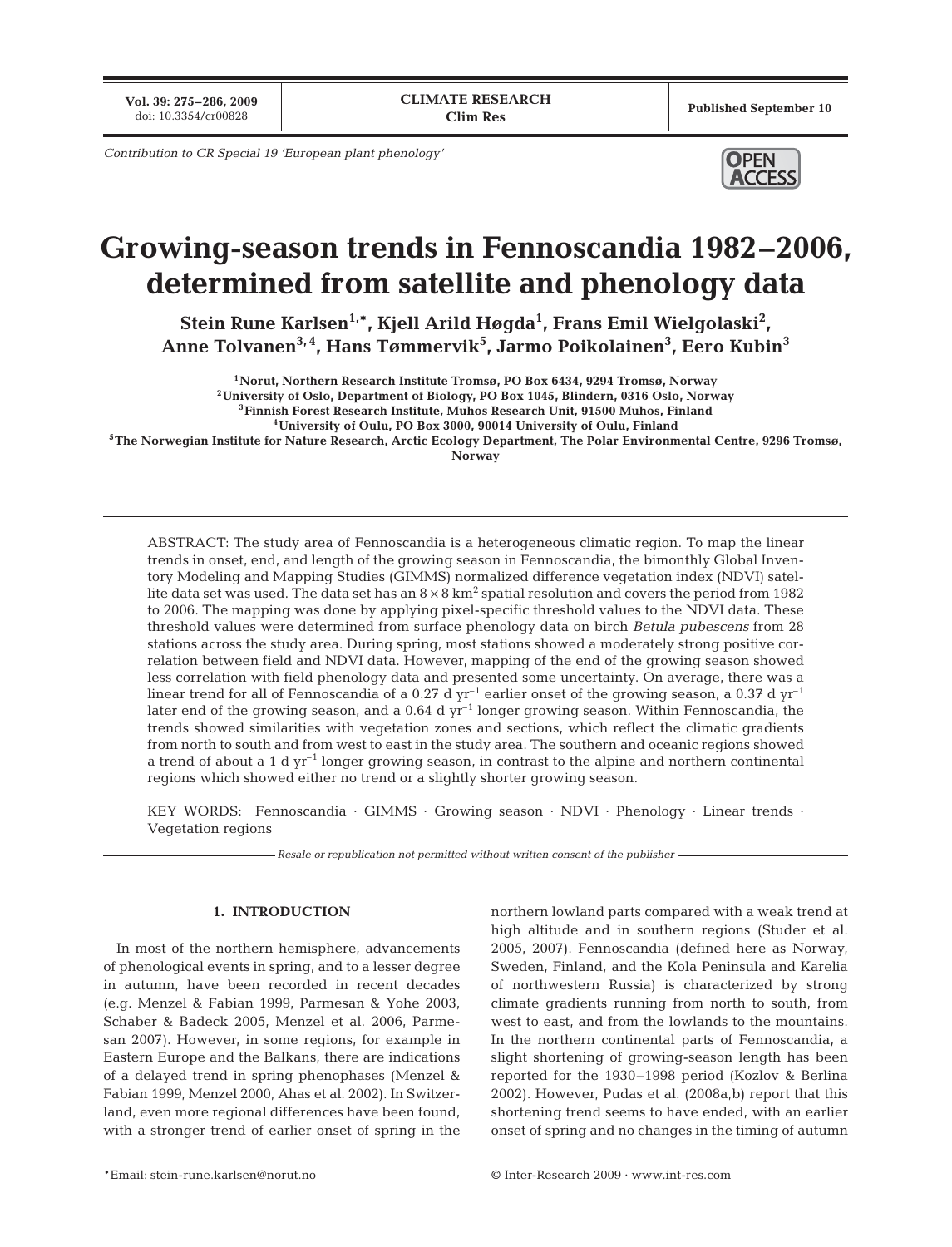phenophases for northern Finland for the 1997–2006 period. In central, southern, and western oceanic parts of Fennoscandia, there are indications of a different pattern, with only weak trends in change of onset and end of the growing season on a century time scale, but with significant earlier onset of spring phenophases during the last 2 decades (Emberlin et al. 2002, Nordli et al. 2008, Pudas et al. 2008b). However, neither the spatial nor the temporal pattern of the changes in the growing season within Fennoscandia is obvious.

The main problem with applying phenological field data to study changes in timing of the growing season within Fennoscandia is that phenological field data are sparse, compared with the climatic and ecological differences in the region. Finland has a rather welldeveloped network of phenological stations (Pudas et al. 2008b), whereas Norway has only a few stations. In Sweden, there are very few long-term series of continuous phenological data. The existing long-term phenological series may be useful for local studies of climatic and environmental effects through time, but carrying out field phenological observations is tedious and expensive, and full coverage of all regions can never be obtained. As a result, to document the effects of the current climatic trends on the growing season, there is a need for objective methods applicable on a regional level.

Satellite image-aided analysis of phenology of natural vegetation provides spatially complete coverage that can be used in addition to traditional groundbased phenological observations. Phenological changes during the growing season can be studied by examining changes in the remote-sensing-based normalized difference vegetation index (NDVI) value. The NDVI is defined as:  $NDVI = (NIR - RED)/(NIR + RED)$ , where RED and NIR are the spectral reflectance measurements acquired in the red and near-infrared regions, respectively (Lillesand & Kiefer 1994). The NDVI is correlated with the fraction of photosynthetically active radiation absorbed by plants, and thus to photosynthetic activity. In most published studies, groundbased phenological observations have been linked to satellite imagery from the low-resolution advanced very high resolution radiometer (AVHRR) instrument onboard the NOAA series of meteorological satellites (e.g. White et al. 1997, Schwartz et al. 2002). Karlsen et al. (2006, 2007a) mapped the mean onset and end of the growing season and the variability in the onset of the whole of Fennoscandia by applying the Global Inventory Modeling and Mapping Studies (GIMMS) NDVI data set based on AVHRR data (Tucker et al. 2005). Høgda et al. (2007) used an early version of the GIMMS-NDVI data set, and mapped the trends in the growing season for the 1982–1999 period; however, their study included data from only 4 stations with

birch phenology data and 5 stations with birch pollen data.

The aim of the present study was to use the GIMMS-NDVI data set for the 1982–2006 period to map the linear trends in onset, end, and length of the growing season, and to analyze the spatial pattern according to vegetation zones, sections, and regions.

# **2. DATA AND METHODS**

## **2.1. Vegetation zones, sections, and regions**

The study area of Fennoscandia includes Norway, Finland, most of Sweden, and northwestern Russia (Fig. 1). The region is climatically and ecologically heterogeneous (Tuhkanen 1980, Moen 1999, Tveito et al. 2001). The regional variation in vegetation in Fennoscandia can be expressed in terms of vegetation zones and sections (Moen 1999). Vegetation zones (Fig. 1a) and altitudinal belts are considered to mostly reflect summer temperatures, whereas vegetation sections indicate oceanic gradients (Fig. 1b). In the study area, the northern, middle and southern boreal zones (NB, MB and SB, respectively) are characterized by coniferous forests. The boreonemoral zone (BN) forms a transition between the nemoral zone (N)—which is characterized by broad-leaved deciduous forest—and the typical coniferous forests. The alpine belts are the area above the climatic forest line, and the southern Arctic zone is the area north of the climatic forest line. The highly oceanic (O3), markedly oceanic (O2), and slightly oceanic (O1) sections are all characterized by a long growing season, high annual precipitation, and western species, as defined by Moen (1999). The intermediate section (OC) forms a transition between the oceanic and continental sections and occupies roughly threequarters of the study area. The slightly continental section (C1) is characterized by a short growing season and low annual precipitation. The maps of vegetation zones and sections by Moen (1999) are used in the analyses. However, some of the zones and section cover only small areas and were thus included in the nearest zone/section in the analyses: the southern Arctic zone was included in the alpine belts, the N zone in the BN zone, and the O3 section in the O2 section. In the present study, vegetation regions are defined as the combination of overlapping vegetation zones and sections.

### **2.2. Phenology data**

Comparable phenophase data on birch (*Betula pubescens* and its subspecies *Betula pubescens* ssp. *tortuosa*) from 28 observation stations in Finland and Norway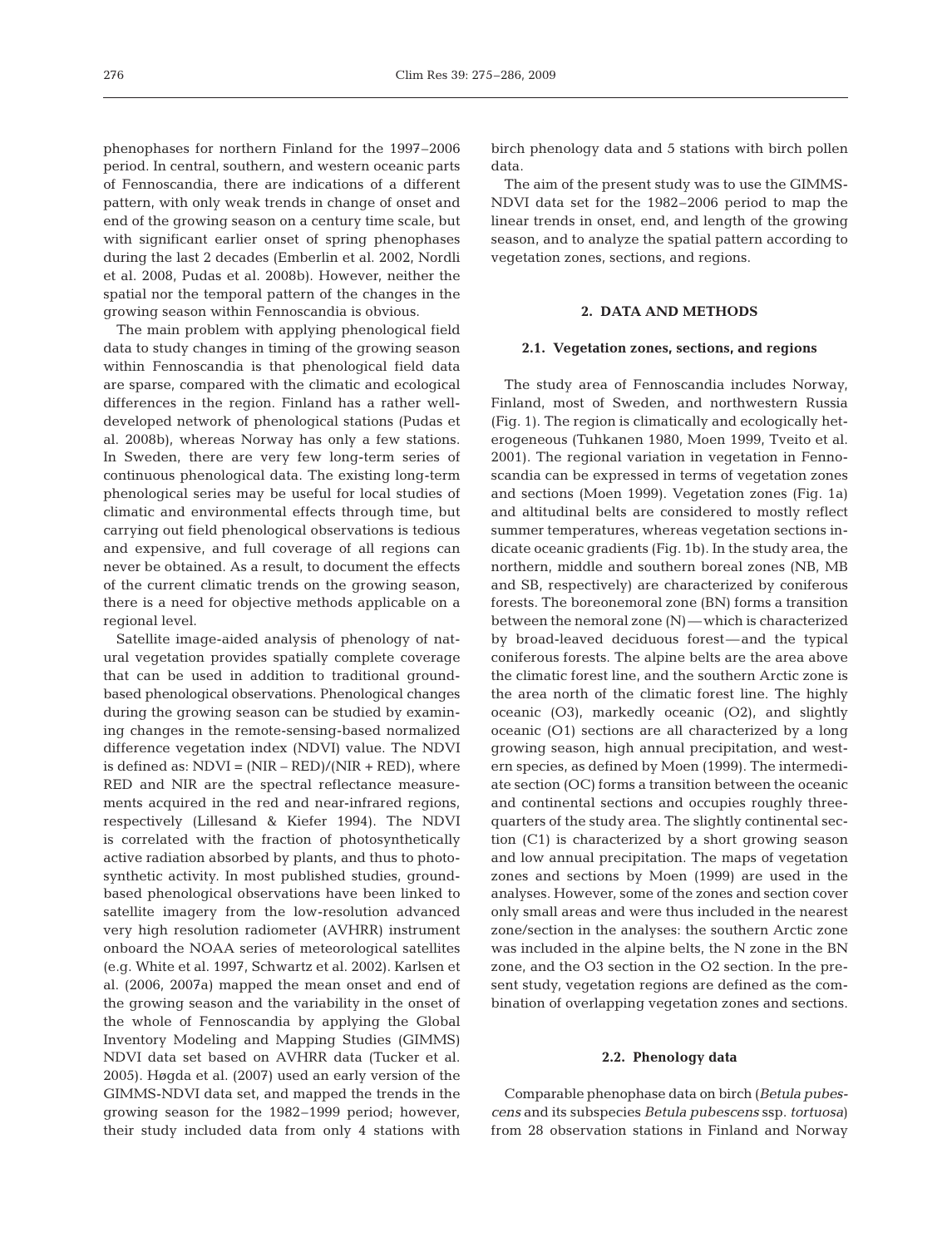

Fig. 1. Vegetation (a) zones and (b) sections in the study area according to Moen (1999), redrawn with permission, showing the positions of phenological stations used in the present study

Table 1. Relationship between NDVI values and observed phenophases of birch. Onset and end of the growing season (onset of leafing and >50% yellowing of leaves, respectively) were measured from normalized difference vegetation index (NDVI) and phenological field data. The stations are sorted from north to south. Vegetation regions (zones and sections)—NB: northern boreal, MB: middle boreal, SB: southern boreal, BN: boreonemoral; O1, O2, O3: slightly, markedly, and highly oceanic, respectively; OC: intermediate; C1: slightly continental. Yr: number of years with field data; RMS: root mean square between field and NDVI data; B: bias, defined as differences in days between date of field observation and NDVI observation. (–) no data; \*p < 0.05; \*\*p < 0.01

| Station                          | Vegetation |                | Onset of the growing season |            |                |                          | End of the growing season |            |                |  |
|----------------------------------|------------|----------------|-----------------------------|------------|----------------|--------------------------|---------------------------|------------|----------------|--|
| region                           | region     | Yr             | $\Gamma$                    | <b>RMS</b> | B              | Yr                       | $\mathbf{r}$              | <b>RMS</b> | B              |  |
| Tromsø                           | $MB-O1$    | 25             | 0.30                        | 20.7       | $-16$          | $\overline{\phantom{m}}$ |                           |            |                |  |
| Svanhovd                         | $NB-OC$    | 14             | 0.36                        | 11.6       | $-6$           | 12                       | 0.17                      | 10.5       | $\overline{0}$ |  |
| Kevo <sup>a</sup>                | $NB-C1$    | 25             | $0.61***$                   | 10.1       | 5              | 10                       | 0.47                      | 6.3        | $-3$           |  |
| Kilpisjärvi                      | $NB-C1$    | 15             | 0.37                        | 8.7        | $\mathbf{1}$   | 17                       | $-0.28$                   | 9.7        | $-6$           |  |
| Muddusjärvi                      | $NB-C1$    | 10             | $-0.05$                     | 16.2       | 10             | 10                       | 0.35                      | 4.8        | $\mathbf{0}$   |  |
| Saariselkä                       | $NB-C1$    | 10             | 0.45                        | 12.6       | 10             | 10                       | $-0.02$                   | 9.6        | $-7$           |  |
| Pallasjärvi                      | $NB-C1$    | 10             | 0.36                        | 13.6       | 7              | 10                       | $0.69*$                   | 6.3        | $-5$           |  |
| Kolari                           | $MB-OC$    | 10             | 0.60                        | 10.4       | 8              | 10                       | 0.15                      | 17.2       | $-14$          |  |
| Värriö                           | $NB-OC$    | 8              | 0.60                        | 10.7       | 7              | 10                       | 0.20                      | 5.6        | $-4$           |  |
| Oulanka                          | $NB-OC$    | 10             | 0.50                        | 7.6        | $\mathbf{0}$   | 10                       | 0.32                      | 6.9        | $-7$           |  |
| Muhos                            | $MB-OC$    | 10             | 0.29                        | 15.1       | 11             | 10                       | $-0.18$                   | 17.9       | $-17$          |  |
| Kvithamar                        | $NB-O1$    | 23             | $0.45*$                     | 17.2       | $-14$          | 19                       | $-0.20$                   | 22.7       | 14             |  |
| Paljakka                         | $MB-OC$    | 10             | $0.66*$                     | 8.1        | $\overline{4}$ | 10                       | 0.04                      | 16.1       | $-14$          |  |
| Kannus                           | $MB-OC$    | 10             | $0.72*$                     | 19.1       | 18             | 10                       | $-0.11$                   | 16.8       | $-13$          |  |
| <b>Nurmes</b>                    | $MB-OC$    | 10             | 0.57                        | 9.7        | 6              | 10                       | $-0.03$                   | 16.5       | $-14$          |  |
| Koli                             | SB-OC      | 10             | 0.30                        | 9.0        | $\mathbf{1}$   | 10                       | 0.41                      | 6.7        | $\mathbf{0}$   |  |
| Siilinjärvi                      | SB-OC      | 10             | 0.60                        | 8.1        | $-4$           | 5                        | 0.45                      | 9.9        | $-4$           |  |
| Mekrijärvi                       | SB-OC      | 10             | 0.31                        | 14.6       | 11             | 7                        | 0.07                      | 14.2       | $-10$          |  |
| Kolkanlahti                      | MB-OC      | 10             | 0.45                        | 8.3        | $\overline{4}$ | 6                        | $-0.03$                   | 8.1        | $-2$           |  |
| Suonenjoki                       | SB-OC      | $\overline{9}$ | 0.45                        | 12.1       | 9              | 9                        | 0.56                      | 11.9       | $-8$           |  |
| Joensuu                          | SB-OC      | 10             | 0.51                        | 10.7       | 8              | 10                       | 0.24                      | 12.0       | $-9$           |  |
| Parkano                          | $MB-OC$    | 10             | 0.56                        | 23.0       | 22             | 8                        | 0.19                      | 13.8       | $-5$           |  |
| Punkaharju                       | SB-OC      | 10             | 0.51                        | 7.6        | $\mathbf{0}$   | 10                       | 0.20                      | 12.9       | 11             |  |
| Vesijako                         | SB-OC      | 10             | $0.89**$                    | 15.8       | 16             | 9                        | 0.41                      | 7.7        | $\Omega$       |  |
| Aulanko                          | SB-OC      | 10             | 0.60                        | 7.5        | 5              | 10                       | 0.51                      | 6.4        | $\overline{2}$ |  |
| Lapinjärvi                       | SB-OC      | 10             | 0.56                        | 8.1        | 6              | 10                       | 0.04                      | 7.2        | $-4$           |  |
| Fana                             | $BN-O2$    | 20             | $0.54*$                     | 16.2       | $-10$          | 11                       | 0.31                      | 23.6       | 13             |  |
| Ruotsinkylä                      | BN-OC      | 10             | $0.69*$                     | 8.7        | 6              | 10                       | 0.01                      | 11.8       | 7              |  |
| <sup>a</sup> Phenophase budburst |            |                |                             |            |                |                          |                           |            |                |  |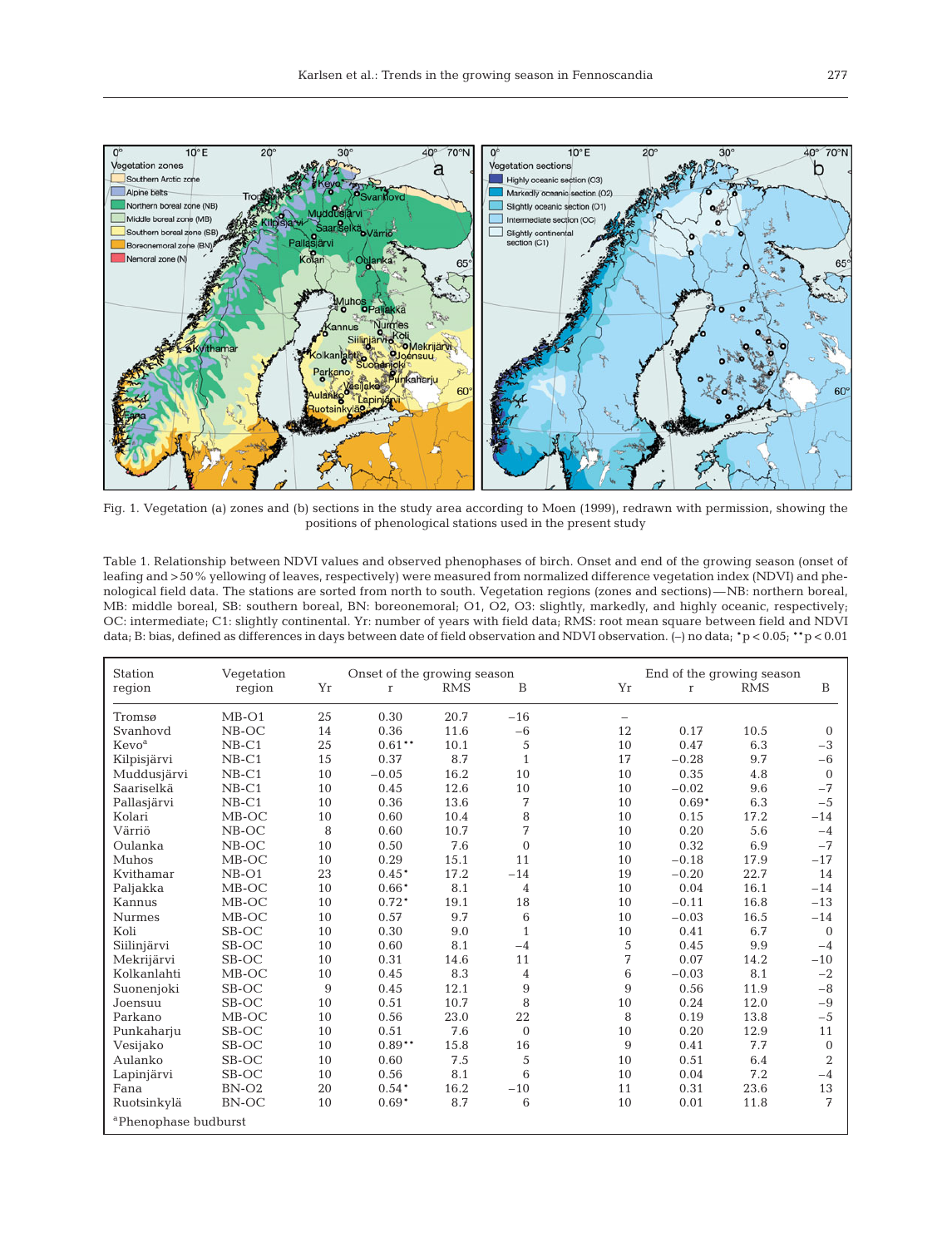(Fig. 1a; see Table 1 for vegetation region of each station) were used. Finnish data are from the Finnish phenological network launched in 1995 (Poikolainen et al. 1996, Pudas et al. 2008b). The data for Norway are from Tromsø at 69' 65° N, Svanhovd at 69' 45° N, Kvithamar at 63' 47° N, and Fana at 60' 27° N. The stations are unevenly distributed. None of the 28 stations were located in the Arctic/Alpine zone and 19 of the stations were located in the intermediate (OC) section. At the Finnish stations and at Svanhovd in Norway, phenological observations on birch were obtained from the same 4 to 5 individual trees twice a week from April to October each year. At the other stations, observations were more irregular. In the present study we used 2 phenophases onset of leafing of birch and >50% yellowing of leaves of birch—except for Kevo where we used the phenophase budburst due to the long time series of this phase. Budburst is when leaves have emerged from their buds but have not yet opened (BBCH07 code according to Meier 1997); onset of leafing is when the first leaves unfold and the first leaf stalk is visible, about 1 wk after budburst; and >50% yellowing of leaves is recorded when more than half of the leaves on each tree have turned yellow (BBCH92). The phenophases are illustrated in Kubin et al. (2007). Birch is the dominant tree species in most parts of the study area and is well suited as a phenological indicator, since its deciduous growth form allows for well-defined phenophases, phenomena not observed easily in conifers. The chosen birch phenophases represent well the general greening and colouring of the region's vegetation.

None of the stations have complete time-series for both the spring and autumn phenophases. The phenophase onset of leafing (including budburst) was observed in 338 seasons of data and >50% yellowing of leaves comprises 272 observations.

## **2.3. Mapping the growing season**

# 2.3.1. GIMMS-NDVI data set

An NDVI data set was acquired from the NASA GIMMS project for the 1982–2006 period from the University of Maryland Global Land Cover Facility (www.landcover.org/). The GIMMS data set is produced by data from the AVHRR instrument onboard the afternoon-viewing NOAA satellite series (NOAA 7, 9, 11, 14, 16, and 17). The data set has an  $8 \times 8 \text{ km}^2 \text{ res}$ olution and is composed of the maximum NDVI values for bimonthly periods between July 1981 and December 2006. There are 2 half-month composites per month, from Day 1 to 15 and from Day 16 to the month's end. The processing of the applied version of the data set includes reduced NDVI variations arising

from calibration, view geometry, volcanic aerosols, and other effects not related to actual vegetation change. This includes NOAA-9 descending node data from September 1994 to January 1995, volcanic stratospheric aerosol correction for 1982–1984 and 1991–1994, and improved NDVI using empirical mode decomposition/ reconstruction (EMD) to minimize effects of orbital drift. Details of the data set are described by Tucker et al. (2004, 2005) and Pinzón et al. (2005). Different versions of the GIMMS-NDVI data set have been used in numerous studies investigating vegetation activity and phenological changes (e.g. Myneni et al. 1997, Karlsen et al. 2006, 2007a, Raynolds et al. 2008, Verbyla 2008).

#### 2.3.2. Estimating the growing season from NDVI

To estimate the onset and end of the growing season, we applied a pixel-specific threshold method. We modified a method first used by Høgda et al. (2001) and later described and discussed by Karlsen et al. (2006). This modified method has also recently been used on MODIS-NDVI data (Karlsen et al. 2008), but with different thresholds due to differences in the spectral bands on the MODIS and NOAA-AVHRR sensors, as well as the smoothing methods used on the GIMMS-NDVI data set. Here we give a short summary of the method and thresholds we used; for an illustration of the method, see Karlsen et al. (2008). First, the NDVI values were calculated for a  $3 \times 3$  pixel area centered on each of the 28 phenological stations. In some cases, the centre position of the  $3 \times 3$  pixel area was adjusted by 1 pixel to avoid inclusions of pixels not representative for the area around a station, e.g. water, high altitude, and human impact areas. Topographical maps, terrain models, and vegetation maps from the Baltic Sea drainage area (Malmberg 2001) and Norway (Johansen & Karlsen 2007) were used in the adjustment process to find representative areas. To link surface phenology with NDVI data to measure the onset and end of the growing season, we computed, for every pixel, a 25 yr mean NDVI value of the period 15 June to 1 September for the period 1982–2006. The use of this specific period reduces the noise from snowcovered ground. The date for the onset of the growing season for each pixel for each year was defined as the first day in the half-month period when the NDVI value passed (upwards) 0.70 of the 25 yr mean NDVI value for the 15 June to 1 September period. The date for the end of the growing season for each pixel for each year was defined as the first day in the halfmonth period when the NDVI value passed (downwards) 0.72 of the 25 yr mean NDVI value for the 15 June to 1 September period. These thresholds were chosen because they showed the highest correlation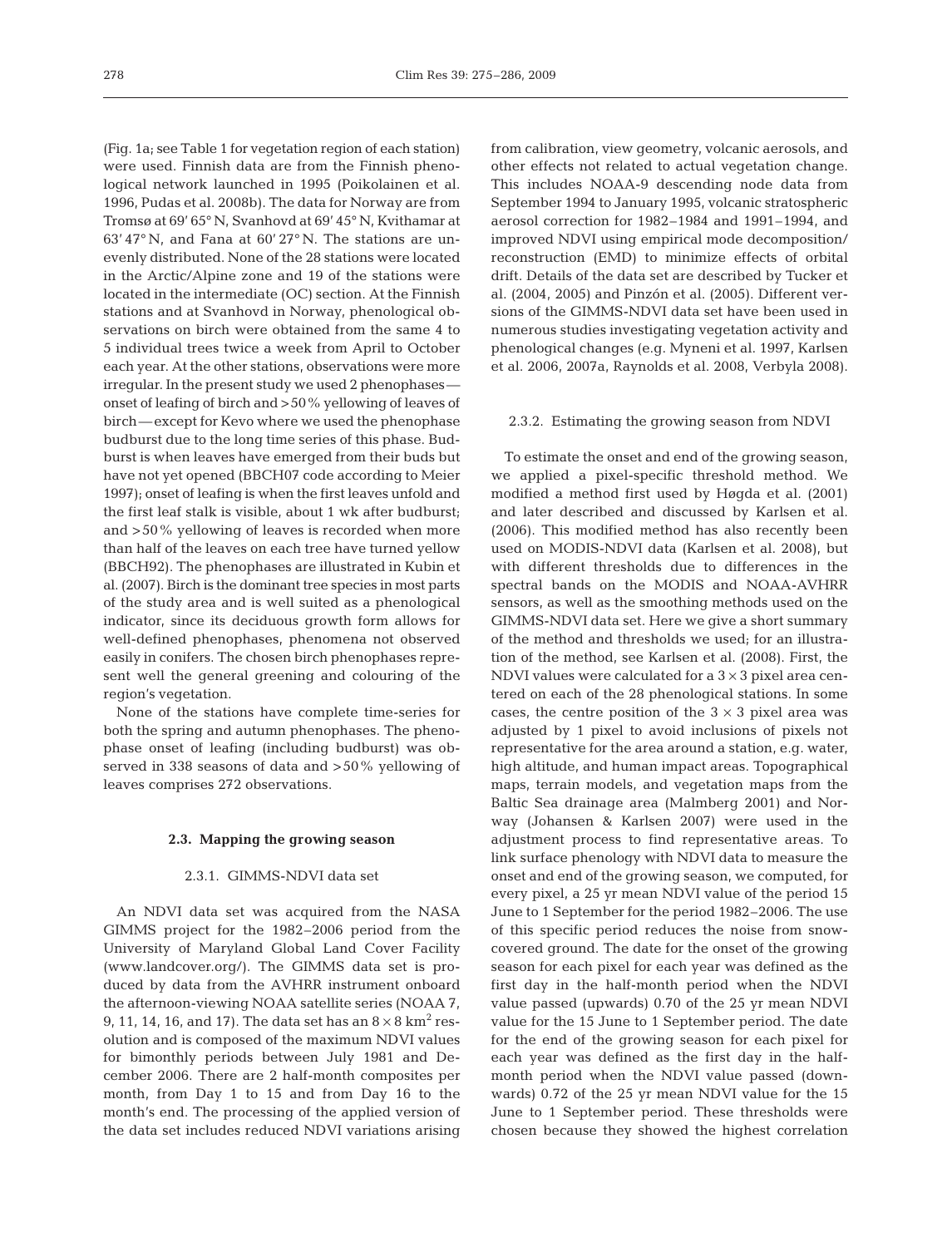with the birch phenophases of onset of leafing and yellowing of leaves.

From the yearly onset and end of growing season values, for each pixel within the study area, the linear trends over the period were computed and the mean linear trends for vegetation zones, sections, and regions determined. As agricultural activities can be expected to have an influence on the results, for example by misinterpreting the harvesting time as the end of the growing season, agricultural lands and major lakes were omitted from the analyses. Due to uncertainties in the vegetation zones and section maps, the Baltic countries were omitted from the linear trend analyses. Finally, to improve the cartographic presentation, a  $3 \times 3$  spatial median filter was applied to the final NDVI-based products.

## **3. RESULTS**

## **3.1. Timing of the growing season**

Table 1 shows the relationship between NDVI values and observed phenophases of birch. In general, the NDVI-defined onset of growing season showed a higher correlation with birch phenology data during spring as compared with data from the autumn period. During spring, most of the stations showed a moderately strong positive correlation: 20 of the 28 stations showed correlation values (r) above 0.45, and 7 of these were significant ( $p < 0.05$ ). The root mean square (RMS) values between field data and NDVI data were <11 d for 15 of the stations. However, RMS values for both the Tromsø and Parkano stations were >20 d. The bias was <1 wk for 15 of the stations, and the NDVIdefined onset occurred earlier than the phenophase onset of leafing of birch at 23 of the stations.

The NDVI-defined end of the growing season was correlated with the phenophase >50% yellowing of leaves. Seven of the 28 stations showed r-values >0.40, but only one station was significant (Pallasjärvi, p < 0.05), and 6 of the stations showed negative correlation values. However, for half of the stations the RMS values between NDVI data and field data were better than 10 d. Additionally, the bias between field and NDVI data was ≤1 wk for 16 of the stations, and the NDVI-defined onset occurred earlier than the phenophase >50% yellowing of leaves of birch at slightly more than half of the stations (18 of 28).



Fig. 2. Changes in onset of the growing season based on GIMMS-NDVI data for the 1982–2006 period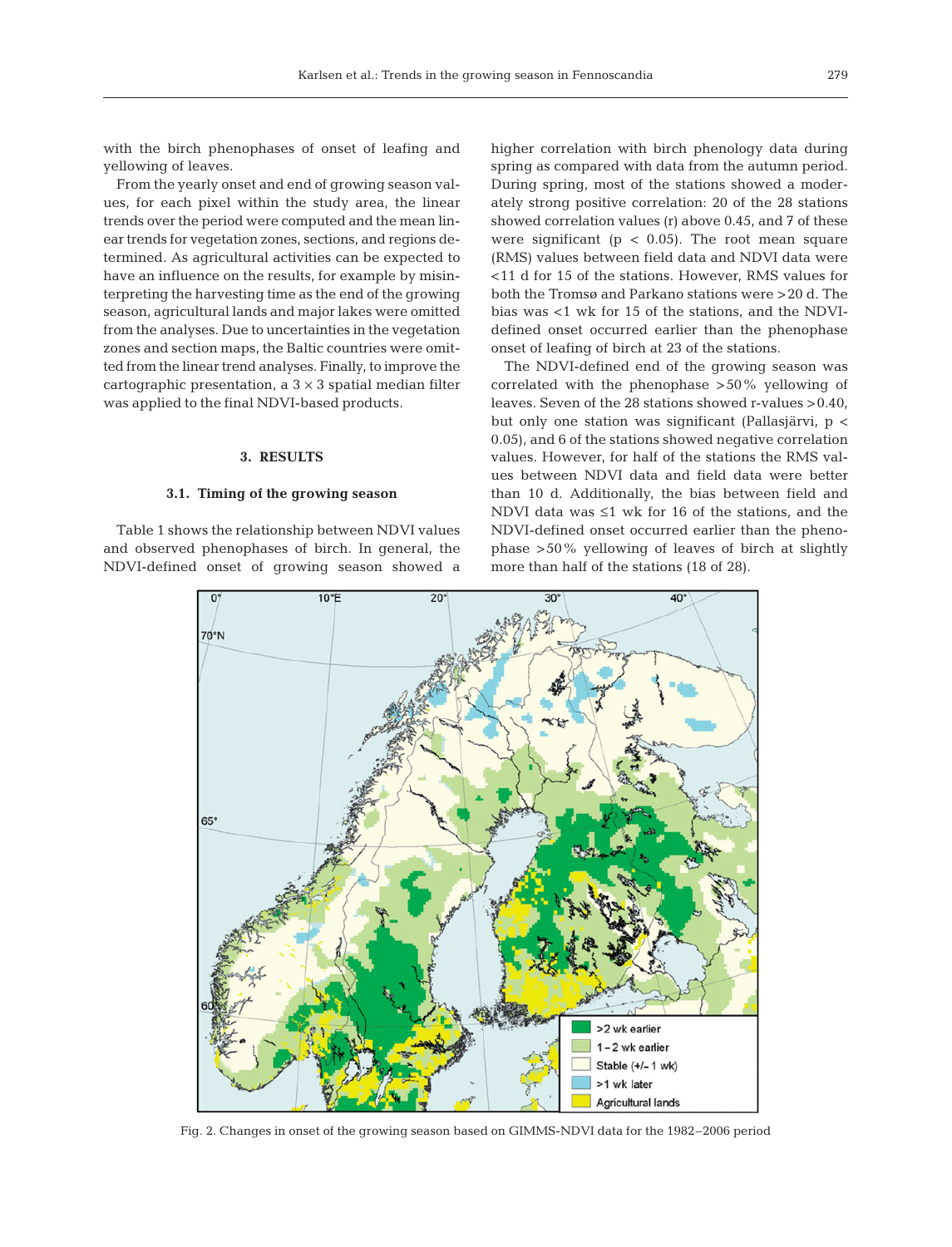

Fig. 3. Changes in end of the growing season based on GIMMS-NDVI data for the 1982–2006 period

## **3.2. Pattern of change in the growing season**

Figs. 2–4 show the trends in onset, end, and length of the growing season, respectively, as analyzed from the NDVI data, and Table 2 shows the trends within the different vegetation zones, sections, and regions. The average linear trend in onset of the growing season for all of Fennoscandia indicates a 6.75 d  $(-0.27 \text{ d yr}^{-1})$  earlier onset for the 1982–2006 period (Fig. 2, Table 2). However, there were large differences in trends within Fennoscandia, and the pattern shows similarities within the vegetation zones, sections, and regions. The southern zones and the oceanic sections had the strongest trend of earlier onset, and the northern zones showed no trends or a weak trend of delayed onset. A trend in the range  $-0.33$  to  $-0.59$  d  $yr^{-1}$  was found in the southern oceanic regions (the SB, BN, and N zones within the O3, O2, and O1 sections). In both the Arctic/Alpine and NB zones within the C1 section there was a delay trend of 0.22 d  $yr^{-1}$ , however, these trends were not significant.

On average, there was a significant  $(p < 0.01)$  linear trend of a later end of the growing season by  $0.37 \mathrm{~d~yr}^{-1}$  for the whole study area (Table 2). Fig. 3 indicates that in parts of western Norway, central Sweden, and central Finland, the end of the growing season is >2 wk later compared with its timing in the early 1980s. The most oceanic sections (O3/O2) showed the strongest delay trend at 0.52 d  $yr^{-1}$  (p < 0.01), with a decreasing trend for more continental parts. The strongest trend of an earlier end to the growing season, although not significant, was found in the NB-C1 region  $(-0.12 \text{ d yr}^{-1})$ , while in the Arctic/Alpine-C1 region there was no trend at all.

The trends in length of the growing season are the results of the differences between the trends in onset and end of the growing season, and on average a 16 d  $(0.64 \mathrm{d} \mathrm{yr}^{-1}$ ,  $p < 0.01$ ) longer growing season was found over the 25 yr period studied (Table 2). When regional differences were analysed, a >3 wk lengthening of the growing season was found in parts of southern and central Sweden and Finland (Fig. 4), and along a narrow coastal strip in western Norway (not easily seen in Fig. 4 due to the scale). The southern zones (SB, BN, and N) within the oceanic sections (O1, O2, and O3) all showed a significant ( $p < 0.01$ ) trend of a >1 d yr<sup>-1</sup>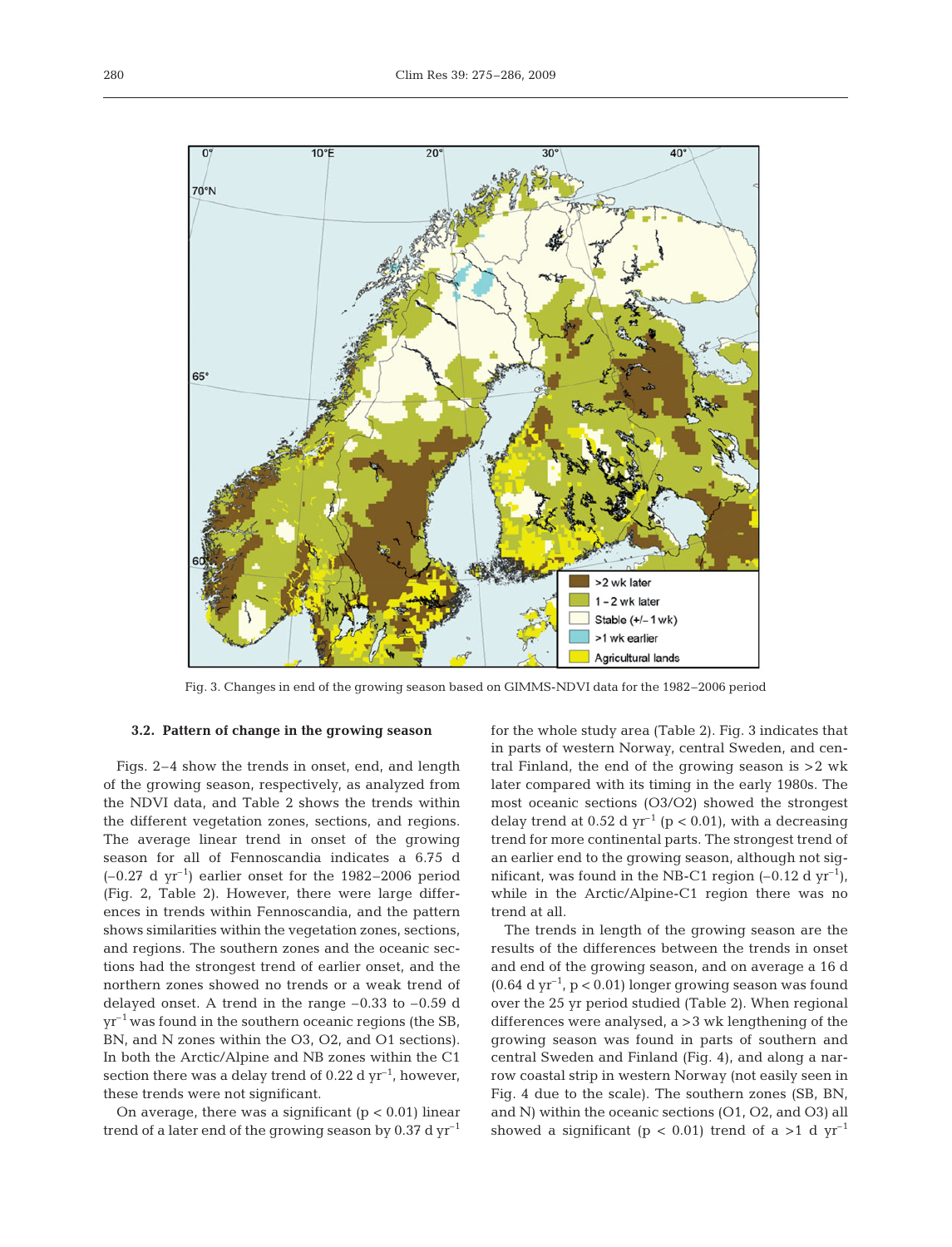

Fig. 4. Changes in length of the growing season based on GIMMS-NDVI data for the 1982–2006 period

longer growing season (Table 2). Arctic/Alpine-C1 and NB-C1 were the only regions with a shorter growing season trend, at  $-0.22$  and  $-0.34$  d yr<sup>-1</sup> shorter, respectively.

## **4. DISCUSSION**

# **4.1. Spatial and temporal variation**

On average for all of Fennoscandia, the present study indicates a 0.27 d yr– 1 earlier onset of the growing season for the 1982–2006 period (Table 2). At such a continental scale, the results fit well with the rest of the northern hemisphere, as Parmesan (2007) calculated an overall northern hemisphere spring advance due to climate change of  $0.28$  d yr<sup>-1</sup>. Our results also fit well with the general European trend, for which Menzel et al. (2006) reported an average advance of  $0.25$  d yr<sup>-1</sup> in spring/summer from 1971 to 2000 in a study covering 21 European countries, with temperature increase believed to be the main reason for the advancement of spring/summer. Additionally, the spa-

tial pattern of the changes in onset of the growing season within Fennoscandia for the 1982–2006 period (Fig. 2, Table 2) shows similarities with the rest of Europe. Ahas et al. (2002) found that in western lowland Europe and in the Baltic Sea region, the advance of the spring phases during the 1951–1998 period could be as high as an average of  $-0.3$  to  $-0.4$  d yr<sup>-1</sup>, of the same order of magnitude as found in many of the southern and oceanic regions of Fennoscandia in the present study (Fig. 2, Table 2). Several other recent studies in western Europe have shown an advanced spring with increasing temperature (e.g. Luterbacher et al. 2007), and that the advancement corresponded well with changes in the North Atlantic Oscillation (NAO) index (Post & Stenseth 1999, Chmielewski & Rötzer 2001, Scheifinger et al. 2002, cf. Menzel et al. 2005). The strongest influences on advanced phenophases are generally observed in the earliest phases (e.g. Chmielewski et al. 2004) and in the most recent years (Fitter & Fitter 2002).

The weak trend of a delayed onset of growing season in the northern continental regions of Fennoscandia in the present study has similarities to the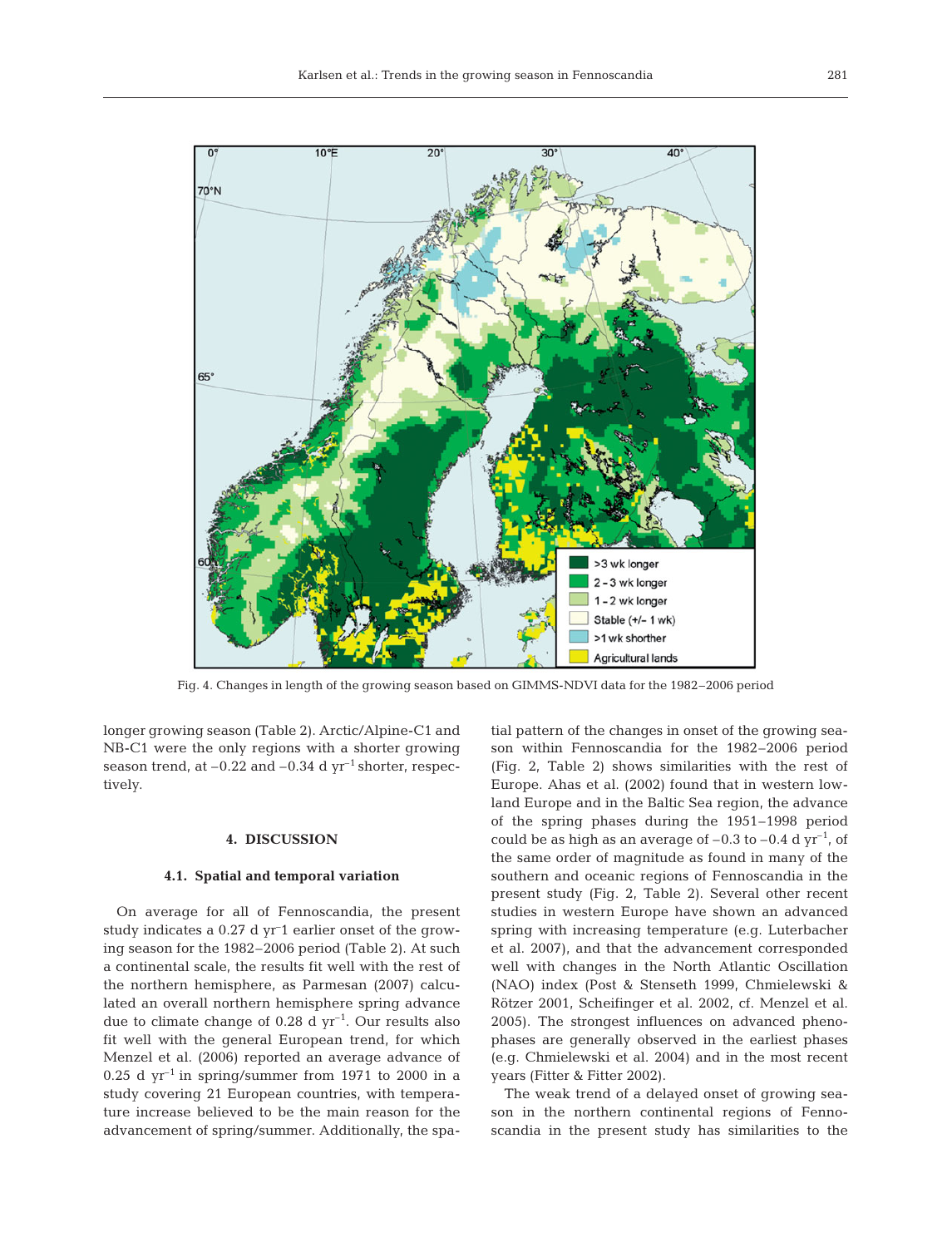Table 2. Linear trends  $(d yr^{-1})$  in the normalized difference vegetation index (NDVI)-based onset, end and length of the growing season for the 1982–2006 period for various vegetation zones, sections, and regions. Zones: NB: northern boreal; MB: middle boreal; SB: southern boreal; BN: boreonemoral; N: nemoral. Sections: O3, O2, O1: highly, markedly, and slightly oceanic, respectively; OC: intermediate; C1: slightly continental section. (–): no data; \*p < 0.05; \*\*p < 0.01

| Section/ Arctic/<br>zone       | alpine                   | <b>NB</b> | MB        | SB                            | N/BN                            | All       |
|--------------------------------|--------------------------|-----------|-----------|-------------------------------|---------------------------------|-----------|
| Onset                          |                          |           |           |                               |                                 |           |
| O <sub>3</sub> /O <sub>2</sub> |                          | $-0.04$   | $-0.04$   | $-0.33$                       | $-0.46$                         | $-0.23$   |
| O1                             | 0.08                     | $-0.04$   | $-0.04$   | $-0.52**$                     | $-0.59*$                        | $-0.20$   |
| ОC                             | 0.01                     | $-0.03$   |           | $-0.52$ ** $-0.46$ **         | $-0.29$                         | $-0.32*$  |
| C1                             | 0.22                     | 0.22      |           |                               |                                 | 0.20      |
| All                            | 0.06                     | 0.02      |           | $-0.46***$ $-0.45**$ $-0.41*$ |                                 | $-0.27$   |
| End                            |                          |           |           |                               |                                 |           |
| O <sub>3</sub> /O <sub>2</sub> |                          | $0.58**$  | $0.39**$  | $0.69**$                      | $0.57***$                       | $0.52**$  |
| O <sub>1</sub>                 | $0.45***$                | $0.28**$  | $0.27***$ | $0.51***$                     | $0.62**$                        | $0.41**$  |
| OC                             | $0.27***$                | 0.17      | $0.47*$   | $0.46***$                     | $0.55***$                       | $0.38**$  |
| C1                             | 0.00                     | $-0.12$   |           |                               | $\overline{\phantom{0}}$        | $-0.08$   |
| All                            | 0.30                     | $0.14*$   | $0.46***$ | $0.48**$                      | $0.57***$                       | $0.37***$ |
| Length                         |                          |           |           |                               |                                 |           |
| O <sub>3</sub> /O <sub>2</sub> | $\overline{\phantom{a}}$ | $0.62***$ | 0.43      | $1.02***$                     | $1.03***$                       | $0.76**$  |
| O <sub>1</sub>                 | 0.37                     | 0.32      | 0.31      | $1.03***$                     | $1.21***$                       | $0.62**$  |
| ОC                             | 0.26                     | 0.20      | $0.99**$  | $0.92**$                      | $0.84***$                       | $0.71***$ |
| C1                             | $-0.22$                  | $-0.34$   | -         |                               | $\hspace{0.1mm}-\hspace{0.1mm}$ | $-0.27$   |
| All                            | $0.24***$                | 0.12      | $0.92**$  | $0.93**$                      | $0.98**$                        | $0.64**$  |
|                                |                          |           |           |                               |                                 |           |

delay in spring phases in Eastern Europe from 1951 to 1998 (IPCC 2001, Ahas et al. 2002). The aforementioned authors explained the delay as an influence of the Siberian high-pressure system. Emberlin et al. (2002) predicted flowering of birch to occur about 6 d later at Kevo (northernmost Finland) during the next 10 yr due to cooler springs if the weather continues as it was around the millennium shift. Also, Shutova et al. (2006) showed that the timing of birch bud burst was delayed during the 1982–2002 period in northernmost Fennoscandia, including the Kola Peninsula, and in particular in eastern parts of the district. They concluded that snowmelt occurred later in more recent periods due to more precipitation falling as snow. This may even be seen as one reason for the stable (or even delayed) onset of the growing season at higher elevations further south in Fennoscandia (and in particular in southern Norway) for the 1982–2006 period in spite of increased temperatures (Hanssen-Bauer et al. 2003). Both Studer et al. (2005) and Menzel et al. (2001) observed that in Switzerland from 1965 to 2002 and in Germany from 1951 to 1996, respectively, earlier onset of spring was was less pronounced at higher elevations. However, neither discussed the findings further.

Linear trends are sensitive to the choice of starting year. Pudas et al. (2008a) found that the advance of birch budburst in Finland increased during 1997–2006 by  $-0.7$  d yr<sup>-1</sup> in the SB zone and  $-1.4$  d yr<sup>-1</sup> in the MB

and NB zones. The present study, however, found a stable situation in the NB zone of Finland (Fig. 2). This disagreement could be a result of different starting years. The study by Pudas et al. (2008a) began in 1997, a period with generally late onset dates in the NB zone, while the present study began in 1982, a period with more average onset dates in the same area, as seen on the yearly onset maps by Karlsen et al. (2007a). The first flowering of various plant species in Norway during the period 1928–1977 is currently being analyzed (Wielgolaski 2009, F. E. Wielgolaski et al. unpubl. data), after the phenological curves were smoothed using a Gaussian filtering technique, it is clear that there is a 10 to 15 yr fluctuation in plant earliness throughout this period, masking to some degree an overall trend. The present study has revealed the regional pattern in linear trends over a 25 yr period; however, the regional pattern of the fluctuations in onset of the growing season over the last decades within Fennoscandia is still not clear. Also, across Fennoscandia there are indications that since the late 1990s many years have had an early onset of the growing season (Karlsen et al. 2007a, 2009, Nordli et al. 2008, Pudas et al. 2008a,b), influencing the trends and perhaps the fluctuation pattern.

In the present study (as seen by comparing Figs. 2 & 3, and Table 2), the end of the growing season was generally delayed in the same regions of Fennoscandia that showed an earlier onset. An exception is found in the alpine parts of southern Norway, which primarily show a delayed trend in end of the growing season (Fig. 3), but an unchanged situation in onset of the growing season (Fig. 2). In the SB and MB zones of Finland, a weak significant correlation between the delay of leaf colouring of birch and autumn temperatures was observed (Pudas et al. 2008a). A trend in the delay of the timing of autumn, however, was not found to be significant, either there or in Germany (Menzel 2000, Menzel et al. 2001, 2006), although higher autumn temperatures were found to delay autumn colouring of horse chestnut *Aesculus hippocastanum* (Menzel 2003). In northern continental regions, the end of the growing season may even occur somewhat earlier throughout the study period (Table 2), a result also found by Shutova et al. (2006) for the continental parts of northernmost Fennoscandia. They concluded that a cool period was necessary to trigger the yellowing of birch leaves. However, they also hypothesized that reduced light conditions, e.g. because of more clouds due to climate change resulting in shorter days in autumn in the far north (north of the Arctic Circle), might influence birch yellowing (Håbjørg 1972a,b, Shutova et al. 2006).

As a consequence of earlier spring and later autumn in southern and oceanic parts of Fennoscandia, the length of the growing season is prolonged during the study period. The same result was found in other stud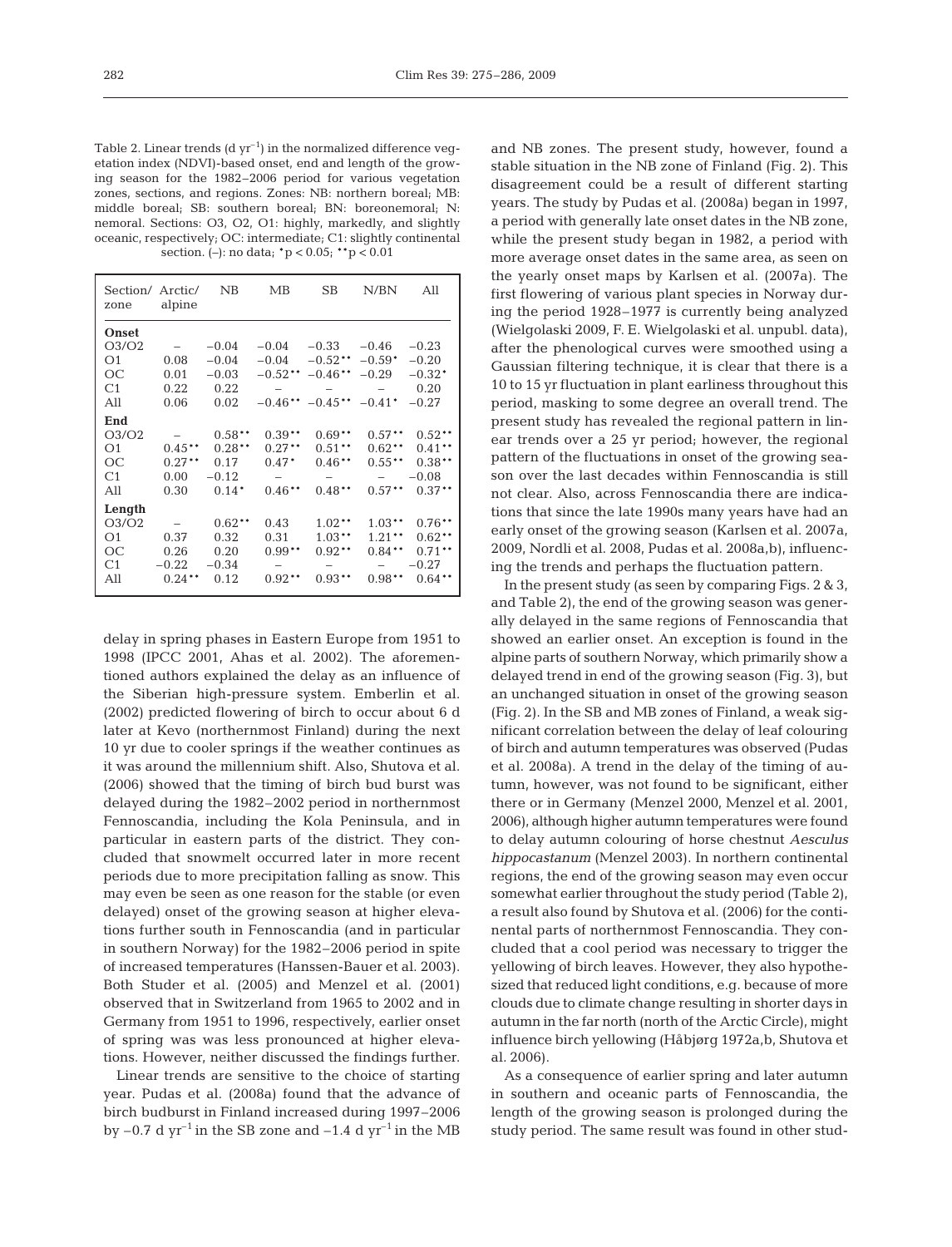ies (Menzel 2000, Menzel et al. 2001, 2003, Pudas et al. 2008a,b) in various parts of Europe. In contrast, as a consequence of both later spring and earlier autumn in the northern continental regions of Fennoscandia, the growing season length there was found to decrease during the study period 1982–2006. This, however, is not true in alpine parts of southern Norway, where later autumns follow the sometimes later onset of the vegetation period, possibly due to the predicted strongly increasing winter precipitation (Hanssen-Bauer et al. 2001, 2009) through the first half of the 2000s (up to 5–6% per decade compared to about 4% in the north of Fennoscandia). Although winter temperature may also increase (Hanssen-Bauer et al. 2003, 2009), winter precipitation in the southern mountains (as well as in the northern continental regions) will still fall mainly as snow (see the winter temperature scenario up to 2100 for Finnmarksvidda in northern continental Norway in Hanssen-Bauer et al. 2009).

## **4.2. Reliability of the trend maps**

The geographical pattern of the NDVI-based maps, showing the trends in onset, end, and length of the growing season (Figs. 2–4), seems reasonable because it follows a climatic pattern. This is particularly true in spring, where the strongest trend of earlier onset is found in the southern and oceanic regions, and a slightly positive (delay) trend in the alpine and northern continental parts. During spring, the correlation values between phenology data on birch and NDVI values interpreted as the onset of the growing season are moderately high and significant ( $p < 0.05$ ) for 7 of the 28 stations. However, in some years there are large disparities between the field and NDVI data. These outliers influence the correlation values and the trends. For example, at Parkano station in southern Finland in 2005, the field data shows onset of leafing of birch at Day 144 (24 May), while the NDVI data indicate onset at Day 107 (17 April). The overall correlation value increases from 0.56 to 0.81 if this year is removed. Since the surrounding phenological stations also have onset of leafing at about the same time, and in those locations the NDVI data correspond well with the field data, it seems reasonable that the error can be explained by noise in the GIMMS-NDVI data set. Such a local error could be due to long periods with cloud cover, very heterogeneous land-cover, or changes in land-use.

During autumn, the correlation values between phenology data of >50% yellowing of leaves of birch and NDVI data were low, and the climatic pattern is less clear than in spring. However, the bias between field and NDVI data was ≤2 wk for all stations except one (Muhos), indicating that the NDVI-based map corresponded well with the field observations of yellowing of birch. There were also several outliers in autumn, with the disagreement between field and NDVI data strongly influencing the correlation values and the trends. This may be due to an observation error since autumn phenological phases are more difficult to observe on the ground than spring phases. Another explanation for the lack of correlation could be that the autumn colouring shows a very heterogeneous pattern due to the fact that different plant species simply change colour at different times because of variation in responses to light, and thus this would not be detected by birch alone.

The method applied does not work in agricultural areas, where onset relies on the sowing time, or in urban areas, where the land has been radically transformed. However, we have masked out the agricultural areas, and urban areas only cover relative small areas in the study area, for instance only 1.4% of Norway (Statistics Norway 2008). In addition, the method used here is also sensitive to changes in forestry; however, we believe that year-to-year land use changes occur at smaller scales than the NDVI data set of  $8 \times 8$  km<sup>2</sup> resolution is likely to detect. For instance, large-scale logging of coniferous (pine and spruce) and deciduous forests (birch) is restricted by law in the Nordic countries (Swedish Forest Agency 2007), and hence the forestry in the Nordic countries are managed in a sustainable way with small- to medium-scale clear-cut areas, mainly  $< 0.25$  km<sup>2</sup>, not affecting the spatial resolution considered here. However, due to an ending of subsidies in 1994, extended reduction in clearing of birch and willows on the clear-cut areas has occurred in Sweden (Swedish Forest Agency 2007) and the annual area of clearing dropped from 278 to 138 km<sup>2</sup> in 1995, with a subsequent increase to  $179 \text{ km}^2$  in  $2002$ (Swedish Forest Agency 2008). This may affect the proportion of deciduous forests in the northern part of Sweden and thereby, to some degree, the NDVI value and the timing of the growing season, but most likely only on a local scale. The situation in Finland is more or less the same (FFRI 2008), while forestry occurs mainly on a smaller scale in Norway.

Several studies have mapped the trends in NDVI and onset and end of the growing season over very large areas, which also cover Fennoscandia (Myneni et al. 1997, Tucker et al. 2001, Zhou et al. 2001, Dye & Tucker 2003, Gong & Shi 2003, Slayback et al. 2003, Bunn & Goetz 2006, Zhang et al. 2008). However, most of these studies have a poor link with field phenological data, or no field data at all, and were conducted at scales that are difficult to interpret effectively for Fennoscandia. Stöckli & Vidale (2004) processed the European Fourier-Adjusted and Interpolated (EFAI) NDVI data set, a well-smoothed and calibrated data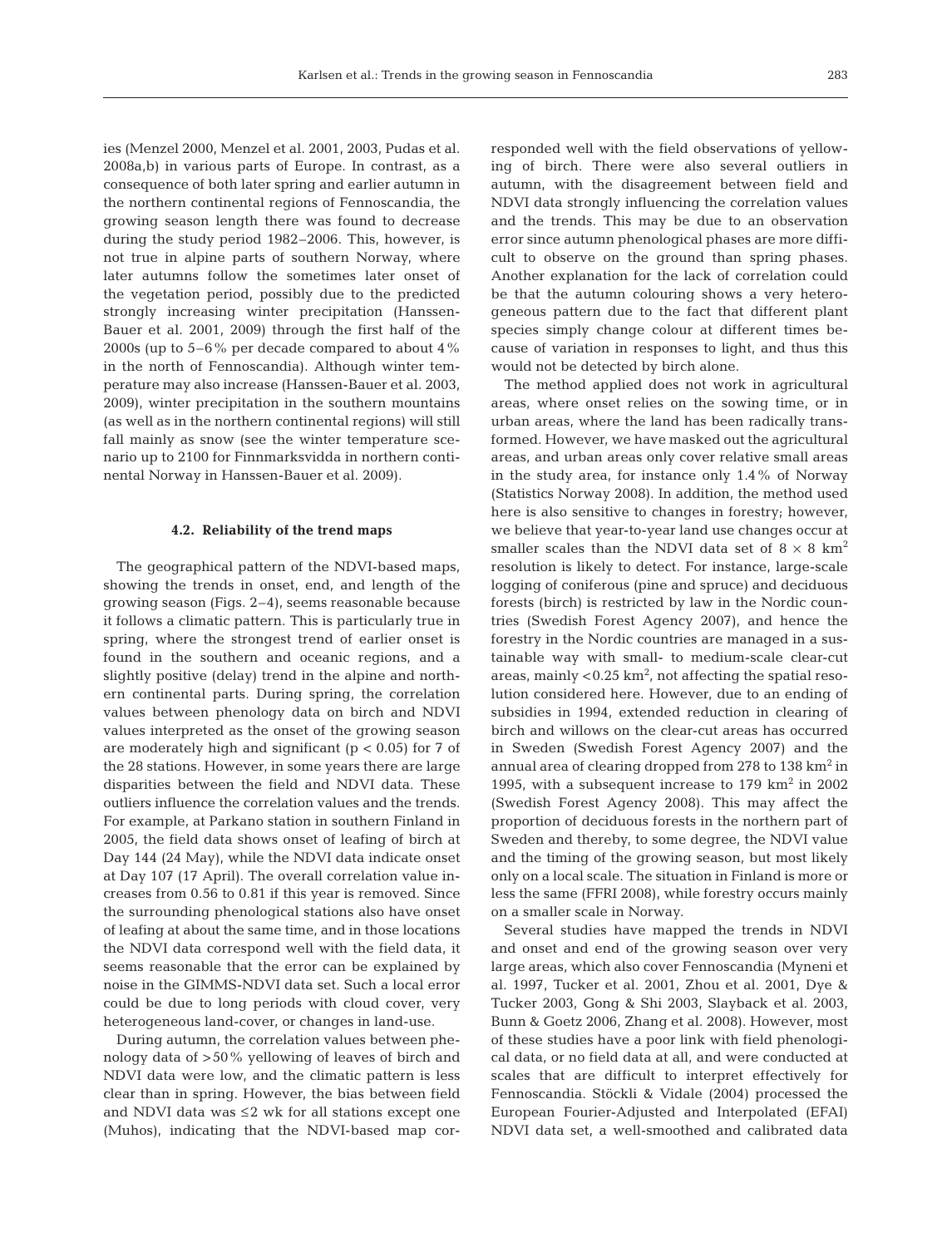set based on NOAA-AVHRR, over all of Europe for the 1982–2001 period. They showed a trend for Fennoscandia with a similar pattern for onset of the growing season as found in the present study. In autumn, they found a heterogeneous pattern with a trend primarily of a later end of the growing season, but with no contradictions to the present study. However, they did not compare the results with field data, and they used a threshold method that would yield too early an onset and too late an end of growing season compare with the present study. Delbart et al. (2008) used both a phenological model and a remote sensing-based data set and mapped the trend in onset of the growing season in boreal Eurasia for the 1982–2002 period, and found a stable or slightly delayed trend in onset for alpine and northern continental regions of Fennoscandia, which partly supports the present study. In previous preliminary studies, Høgda et al. (2001, 2007) used an early version of the GIMMS-NDVI data set to map the trends in the growing season for the 1982–1999 period for Fennoscandia, correlated, however, with data from only a few field stations. They found a similar pattern but with a stronger trend in onset of the growing season in southern and oceanic regions. This is most likely because a threshold based on the mean NDVI value above zero was used. The threshold would then be influenced by the degree of snow cover, and some southern and oceanic regions that lack a stable snow cover each year could have an overly strong trend, with the onset more associated with the timing of snowmelt.

The present study used a pixel-specific method and a threshold from a mean summer NDVI value. Other methods that work on a pixel-by-pixel basis were also tested, for instance, using the period of steepest increase in NDVI as the timing of the onset of the growing season (White et al. 1997, Studer et al. 2007); however, they yielded a low correlation when compared with field observations in our study area. An earlier comparison of methods showed that the present method is most suitable for the GIMMS-NDVI data set of the study area (Karlsen et al. 2006). Our pixelspecific method based on a mean summer NDVI threshold has also recently been used on MODIS-NDVI data in different regions of the study area, and has shown high correlation in spring both with birch phenology (Karlsen et al. 2008) and pollen data (Karlsen et al. 2009). These MODIS-NDVI-based maps, based on the summer NDVI mapping method, have also been compared with snow maps, based on microwave data, in southern Norway (Karlsen et al. 2007b). The study from southern Norway showed that the time differences between the last day of snow and the onset of the growing season was much larger in the oceanic lowland compared with the alpine areas, indicating that our method based on mean summer NDVI values is not directly influenced by snowmelt, but with greening. However, the correlation with autumn phenophases was also low in the MODIS-NDVI-based study (Karlsen et al. 2008), which indicates that more research is needed to map the timing of autumn. Dense coniferous forest is very common in the study area, in particular in Finland and Sweden. It should be emphasized that dense coniferous forest without birch has low NDVI amplitude variation and in these regions the trends mapped for the growing season are thus likely to be more affected by noise, becoming less accurate. Also, since birch is rare in some coniferous-dominated areas, we may detect the understorey green-up from shrubs, herbs, and grasses in the forest rather than the overstorey coniferous species, but this was not further investigated. However, if the threshold value we determine is wrong in some pixels, this will influence the accuracy of the timing (too early or too late), but it is reasonable to believe that the 25 yr mapped trends in the growing season will be less influenced. The lack of birch is, of course, also the case for alpine areas where we only measured the general greening and yellowing of the species in the field layer. In general, in areas not dominated by birch it is not possible to know what we are measuring with the  $8 \times 8$  km<sup>2</sup> pixel resolution.

White et al. (2009) investigated 10 different satellite NDVI methods for retrieving the onset of the growing season in North America. The individual methods differed by  $\pm 60$  d in average day for onset of the growing season and by  $\pm 20$  d in standard deviation. They concluded that the ability of satellite methods to retrieve onset of the growing season estimates was highest in northern latitudes and that, compared with ground observations, onset estimates were more related to the phenophases of first leaf and first flowers expanding. They also highlighted the importance of implementation details (e.g. how the threshold value is selected) for the onset of the growing season results. Accordingly, our confidence in the results from the present is consistent with their findings, as we worked with high latitude data, selected a NDVI threshold value so that the timing of the passing of this threshold value fit with the onset of leafing in the area investigated, and used a method specifically designed for the area we investigated. Results from the present study also showed a correlation with ground data that is moderately high in spring, and trends were similar in both ground and satellite data.

In conclusion, despite the local errors in disagreement between field phenology and NDVI data for some stations in some years, we believe that the NDVIdefined trends for onset, end, and length of the growing season are reliable in the majority of the study area. This is due to the moderately high correlation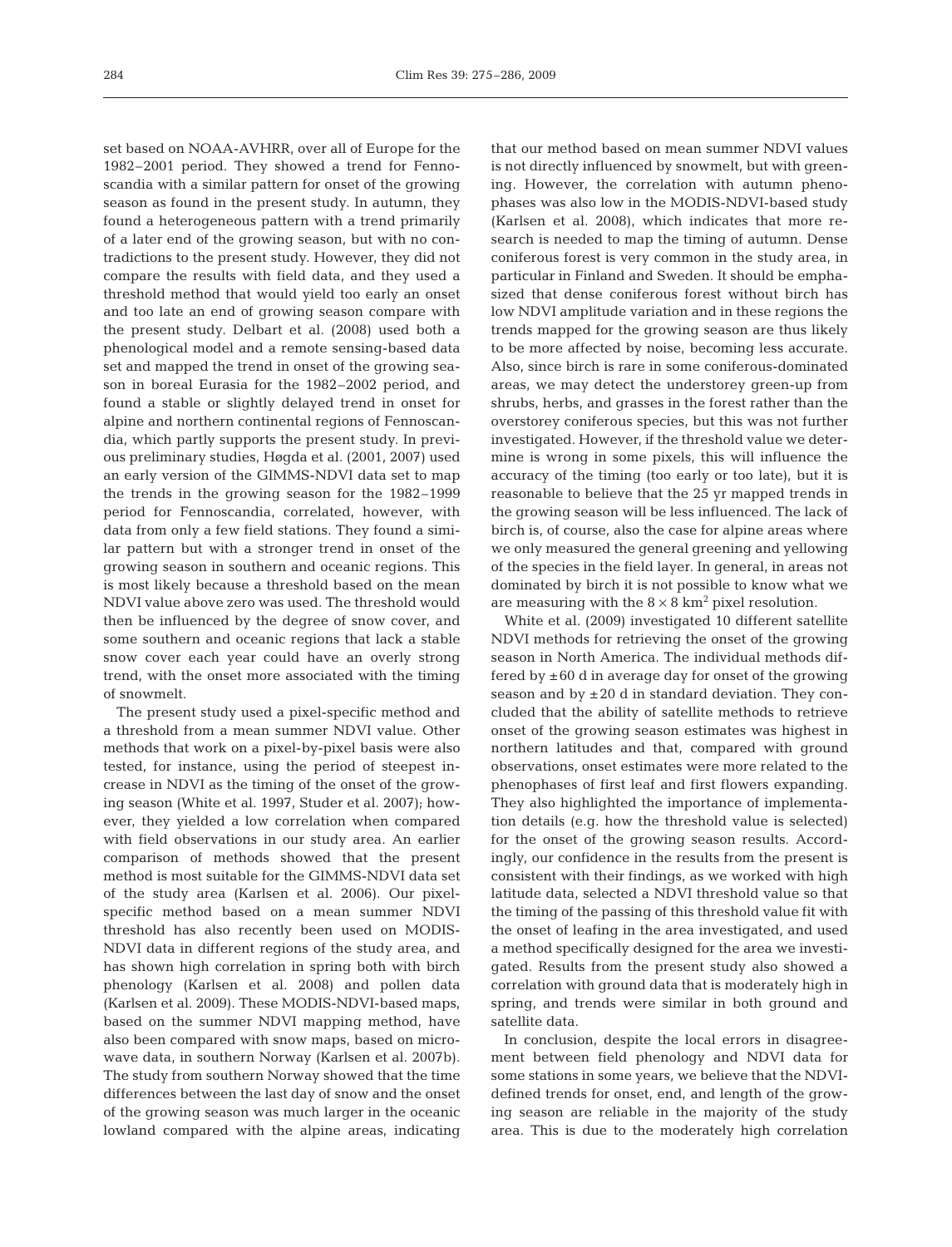values in spring, the rather low bias in autumn, and a general agreement with comparable studies. However, there are errors on a local level due to the noise in the satellite data used, and the maps presented show only the general trends on a regional scale. We also believe that the trend in the onset of the growing season is more accurate than the trends in end and length of the growing season.

*Acknowledgements.* We are grateful to the staff of the Finnish Forest Research Institute, the Universities of Helsinki, Joensuu, Oulu, and Turku, Metsähallitus, the Game and Fisheries Research Institute, and several polytechnics for carrying out the phenological observations in Finland. We are also grateful to the Norwegian Institute for Agricultural and Environmental Research (Bioforsk) for contributing data from their phenological gardens in Pasvik and Kvithamar, and for their phenological observations in Tromsø. Finally, we thank research scientist O. Skre at the Norwegian Forest Research Institute Bergen for phenology data from Fana. This study was financed by Norut, Northern Research Institute Tromsø, within the strategic institute program 'New and improved remote sensing techniques for environmental monitoring' (EnviMon), and by the IPY core project PPS Arctic (http://ppsarctic. nina.no), financially supported by The Research Council of Norway through the grant 176065/S30.

### LITERATURE CITED

- Ahas R, Aasa A, Menzel A, Fedotova VG, Scheifinger H (2002) ➤ Changes in European spring phenology. Int J Climatol 22:1727–1738
- ► Bunn AG, Goetz SJ (2006) Trends in satellite-observed circumpolar photosynthetic activity from 1982 to 2003: the influence of seasonality, cover type and vegetation density. Earth Interact 10:1–19
- Chmielewski FM, Rötzer T (2001) Responses of tree phenology ➤ to climate change across Europe. Agric For Meteorol 108:101–112
- ► Chmielewski FM, Müller A, Bruns E (2004) Climate changes and trends in phenology of fruit trees and field crops in Germany, 1961–2000. Agric For Meteorol 121:69–78
- Delbart N, Picard G, Le Toan T, Kergoat L and others (2008) ➤ Spring phenology in boreal Eurasia over a nearly century time scale. Glob Change Biol 14:603–614
- ► Dye DG, Tucker CJ (2003) Seasonality and trends of snowcover, vegetation index, and temperature in northern Eurasia. Geophys Res Lett 30:1405, doi: 10.1029/2002GL016384
- ► Emberlin J, Detandt M, Gehrig R, Jaeger S, Nolard N, Rantio-Lehtimäki A (2002) Responses in the start of *Betula* (Birch) pollen season to recent changes in spring temperatures across Europe. Int J Biometeorol 46:159–170
	- FFRI (Finnish Forest Research Institute) (2008) Finnish statistical yearbook of forestry 2008. Finnish Forest Research Institute, Vantaa
- ► Fitter AH, Fitter RSR (2002) Rapid changes in flowering time in British plants. Science 296:1689–1691
- ► Gong DY, Shi PJ (2003) Northern hemispheric NDVI variations associated with large-scale climate indices in spring. Int J Remote Sens 24:1303–1315
	- Håbjørg A (1972a) Effects of photoperiod and temperature on growth and development of three latitudinal and three altitudinal populations of *Betula pubescens* Ehrh. Meld Nord Landbruks 51:1–27
- Håbjørg A (1972b) Effects of light quality, light intensity and night temperature on growth and development of three latitudinal populations of *Betula pubescens* Ehrh. Meld Nord Landbruks 51:1–17
- Hanssen-Bauer I, Tveito OE, Førland EJ (2001) Precipitation scenarios for Norway: empirical downscaling from the ECHAM4/OPYC3 GSDIO integration. DNMI Report 10/01, RegClim, Oslo
- ► Hanssen-Bauer I, Førland EJ, Haugen JE, Tveito OE (2003) Temperature and precipitation scenarios for Norway: comparison of results from dynamical and empirical downscaling. Clim Res 25:15–27
	- Hanssen-Bauer I, Førland EJ, Roald L, Hisdal H and others (2009) Klima i Norge 2100. Bakgrunnsmateriale til NOU Klimatilpasning. Foreløpig utgave, juni 2009, Norsk klimasenter, Oslo
	- Høgda KA, Karlsen SR, Solheim I (2001) Climatic change impact on growing season in Fennoscandia studied by a time series of NOAA AVHRR NDVI data. Proc Int Geosci Remote Sens Symp, Vol 3, 9–13 Jul 2001, Sydney. IEEE International, Piscataway, NJ, p 1338–1340
	- Høgda KA, Karlsen SR, Tømmervik H (2007) Changes in growing season in Fennoscandia 1982–1999. In: Ørbæk JB, Kallenborn R, Tombre I, Hegseth EN, Falk-Petersen S, Hoel AH (eds) Arctic alpine ecosystems and people in a changing environment. Springer-Verlag, Berlin/Heidelberg, p 71–84
	- IPCC (2001) Climate change 2001: the scientific basis. Contribution of Working Group I to the third assessment report of the Intergovernmental Panel on Climate Change. Cambridge University Press, Cambridge
	- Johansen B, Karlsen SR (2007) Vegetation mapping of Norway, using Landsat TM/ETM+ data. Preliminary Norut Report 387/1-08, Norut, Tromsø
- ► Karlsen SR, Elvebakk A, Høgda KA, Johansen B (2006) Satellite based mapping of the growing season and bioclimatic zones in Fennoscandia. Glob Ecol Biogeogr 15:416–430
- ► Karlsen SR, Solheim I, Beck PSA, Høgda KA, Wielgolaski FE, Tømmervik H (2007a) Variability of the start of the growing season in Fennoscandia, 1982–2002. Int J Biometeorol 51: 513–524
	- Karlsen SR, Malnes E, Haarpaintner J, Solberg R (2007b) Mapping and modelling the snowmelt and greening pattern in southern Norway by combining microwave and optical remote sensing sensors. Proc Int Geosci Remote Sens Symp, 23–27 Jul 2007, Barcelona. IEEE International, Piscataway, NJ, p 1279–1282
- ► Karlsen SR, Tolvanen A, Kubin E, Poikolainen J and others (2008) MODIS-NDVI based mapping of the length of the growing season in northern Fennoscandia. Int J Appl Earth Obs Geoinf 10:253–266
- ► Karlsen SR, Ramfjord H, Høgda KA, Johansen B, Danks FS, Brobakk TE (2009) A satellite-based map of onset of birch (*Betula*) flowering in Norway. Aerobiologia 25:15–25
- ► Kozlov MV, Berlina NG (2002) Decline in length of the summer season on the Kola Peninsula, Russia. Clim Change 54: 387–398
	- Kubin E, Kotilainen E, Poikolainen J, Hokkanen T and others (2007) Monitoring instructions of the Finnish Nation Phenological Network. Finnish Forest Research Institute (Metla), Muhos Research Unit, Muhos
	- Lillesand TM, Kiefer R (1994) Remote sensing and image interpretation, 3rd edn. John Wiley & Sons, New York
- ► Luterbacher J, Liniger MA, Menzel A, Estrella N and others (2007) The exceptional European warmth of autumn 2006 and winter 2007: historical context, the underlying dynamics and its phenological impacts. Geophys Res Lett 34:L12704. doi:10.1029/2007GL029951